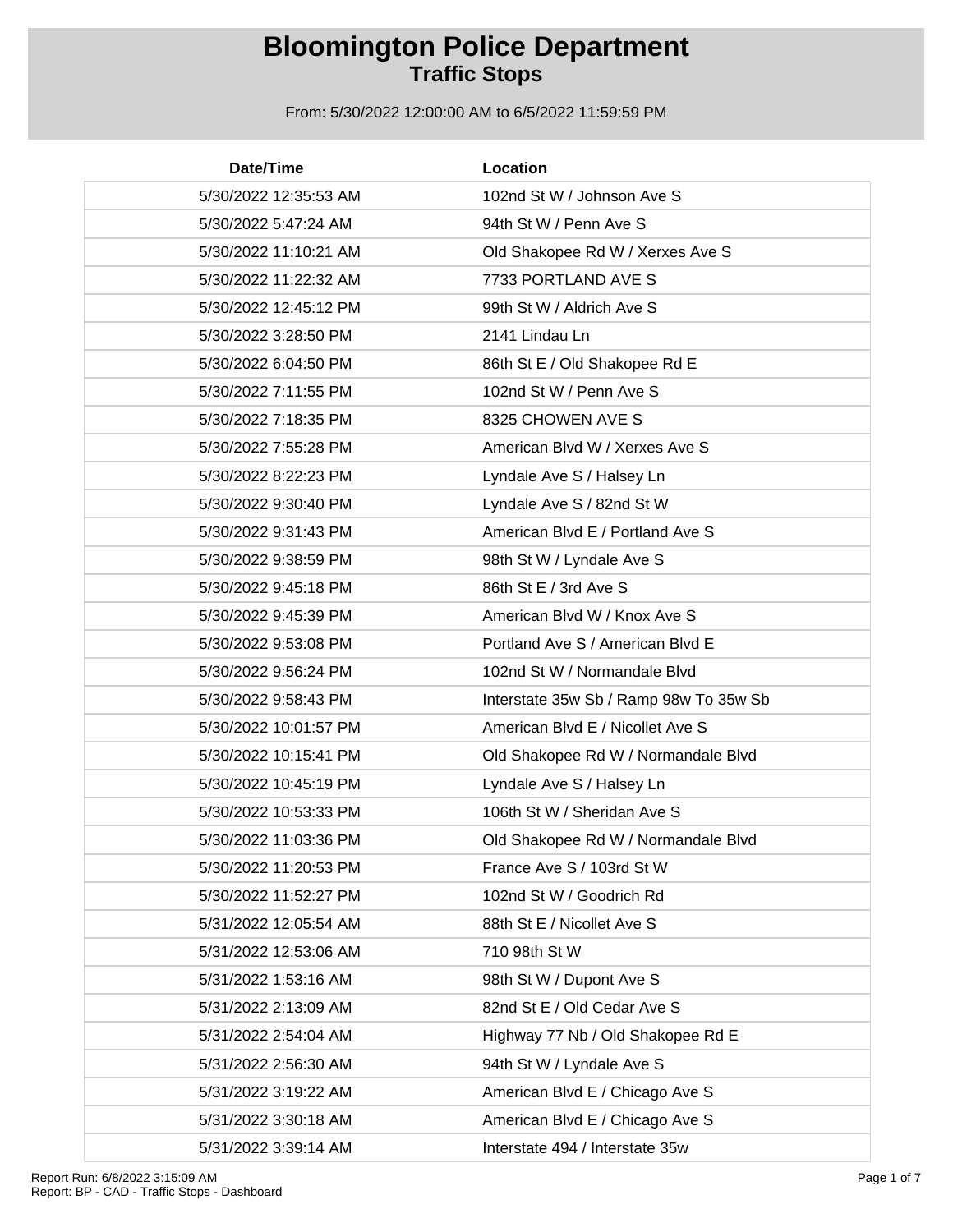| 5/31/2022 3:42:41 AM  | Highway 77 Sb / Old Shakopee Rd E   |
|-----------------------|-------------------------------------|
| 5/31/2022 3:59:54 AM  | 801 78th St E                       |
| 5/31/2022 4:15:18 AM  | 7815 Nicollet Ave S                 |
| 5/31/2022 4:16:06 AM  | 1280 98th St W                      |
| 5/31/2022 4:47:44 AM  | Interstate 494 Eb / France Ave S    |
| 5/31/2022 5:18:44 AM  | Old Shakopee Rd W / Normandale Blvd |
| 5/31/2022 11:59:54 AM | 24th Ave S / American Blvd E        |
| 5/31/2022 1:20:30 PM  | 24th Ave S / American Blvd E        |
| 5/31/2022 2:14:40 PM  | 98th St W / Russell Ave S           |
| 5/31/2022 5:21:37 PM  | 84th St E / 10th Ave S              |
| 5/31/2022 5:27:09 PM  | Old Shakopee Rd W / Logan Ave S     |
| 5/31/2022 5:33:42 PM  | 629 98th St W                       |
| 5/31/2022 6:02:40 PM  | 24TH AVE S / AMERICAN BLVD E        |
| 5/31/2022 9:58:57 PM  | 8040 Nicollet Ave S                 |
| 5/31/2022 10:39:43 PM | 102nd St W / France Ave S           |
| 6/1/2022 1:33:04 AM   | Old Shakopee Rd W / Morris Ave S    |
| 6/1/2022 8:28:12 AM   | 90th St E / Stevens Ave S           |
| 6/1/2022 8:28:28 AM   | Elliot Ave S / Old Shakopee Rd E    |
| 6/1/2022 8:54:30 AM   | Louisiana Ave S / Old Shakopee Rd W |
| 6/1/2022 9:02:24 AM   | 82ND ST W / KNOX AVE S              |
| 6/1/2022 9:17:24 AM   | American Blvd W / Morgan Cir        |
| 6/1/2022 11:17:15 AM  | American Blvd E / Chicago Ave S     |
| 6/1/2022 12:21:58 PM  | 83RD ST W / PENN AVE S              |
| 6/1/2022 12:55:57 PM  | Old Shakopee Rd W / Bush Lake Rd    |
| 6/1/2022 1:24:42 PM   | <b>3 NORMAN RIDGE DR</b>            |
| 6/1/2022 1:31:03 PM   | 90th St E / Portland Ave S          |
| 6/1/2022 1:40:00 PM   | 86th St E / Nicollet Ave S          |
| 6/1/2022 1:48:11 PM   | Old Shakopee Rd W / Johnson Cir     |
| 6/1/2022 1:48:38 PM   | 88th St W / Blaisdell Ave S         |
| 6/1/2022 1:49:50 PM   | 5113 BALMORAL LN                    |
| 6/1/2022 1:54:55 PM   | 700 American Blvd E                 |
| 6/1/2022 2:01:13 PM   | West Bush Lake Rd / Lindstrom Dr    |
| 6/1/2022 2:12:37 PM   | 4600 HERITAGE HILLS DR              |
| 6/1/2022 2:21:13 PM   | 83rd St W / Norman Center Dr        |
| 6/1/2022 2:45:28 PM   | 5232 HERITAGE HILLS DR              |
| 6/1/2022 3:13:27 PM   | Oakland Ave S / 82nd St E           |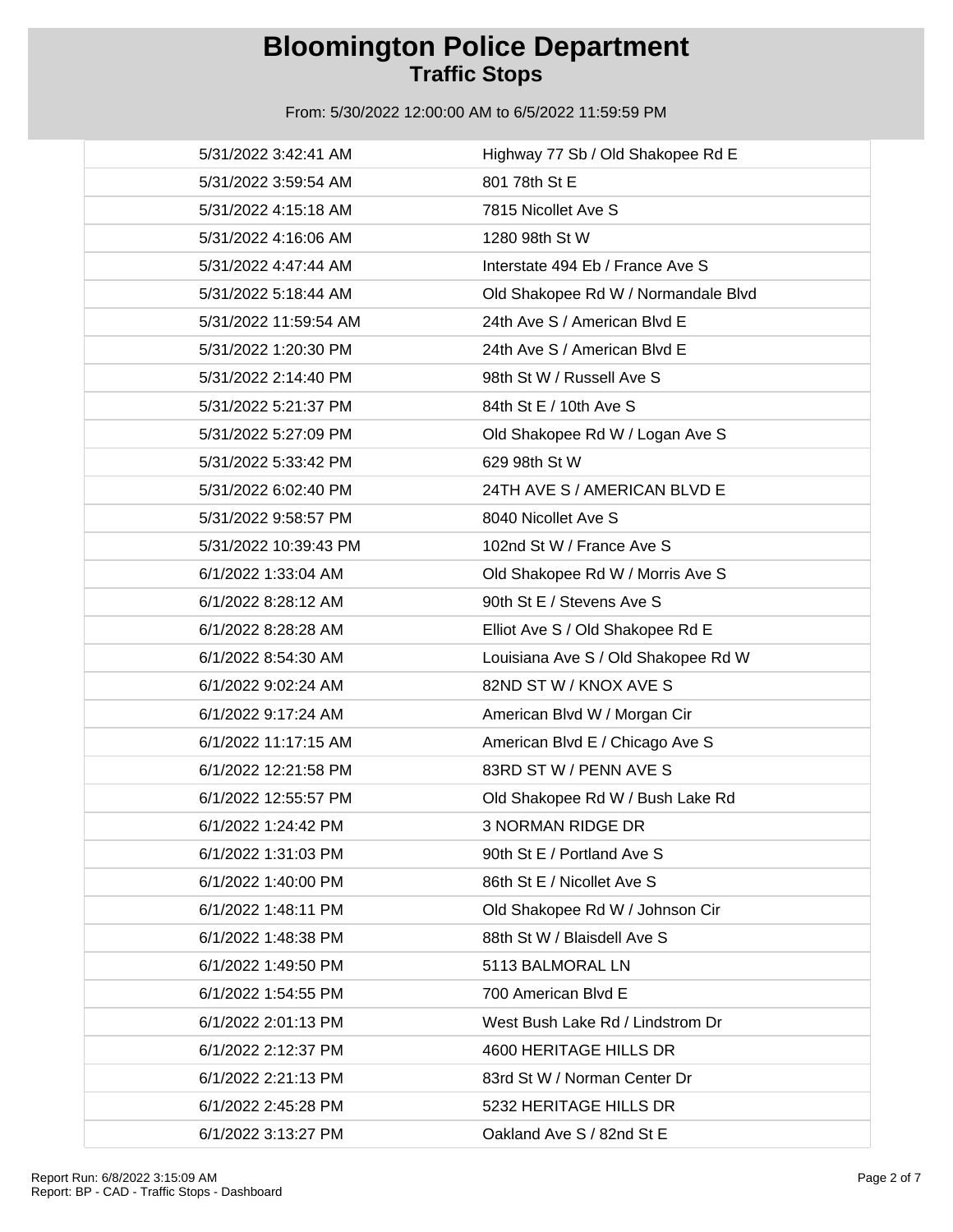| 6/1/2022 3:18:31 PM  | 84th St W / Palmer Ave S          |
|----------------------|-----------------------------------|
| 6/1/2022 3:32:06 PM  | American Blvd E / Old Cedar Ave S |
| 6/1/2022 3:51:31 PM  | 98th St W / Penn Ave S            |
| 6/1/2022 3:58:21 PM  | 101st St W / Bush Lake Rd         |
| 6/1/2022 4:20:46 PM  | Penn Ave S / 98th St W            |
| 6/1/2022 6:03:35 PM  | OLD SHAKOPEE RD W / NORD AVE S    |
| 6/1/2022 7:30:12 PM  | Old Shakopee Rd E / Highway 77 Nb |
| 6/1/2022 7:34:09 PM  | 102nd St E / Nicollet Ave S       |
| 6/1/2022 9:33:09 PM  | Old Shakopee Rd W / Nesbitt Ave S |
| 6/1/2022 9:51:33 PM  | 24TH AVE S / INTERSTATE 494       |
| 6/1/2022 10:57:47 PM | 98th St W / Grand Ave S           |
| 6/1/2022 10:58:16 PM | 98th St W / Rich Rd               |
| 6/1/2022 11:01:44 PM | American Blvd W / France Ave S    |
| 6/1/2022 11:03:47 PM | 90th St W / Interstate 35w Nb     |
| 6/1/2022 11:07:07 PM | 94th St W / Normandale Blvd       |
| 6/1/2022 11:44:57 PM | Old Shakopee Rd W / Johnson Cir   |
| 6/1/2022 11:55:09 PM | American Blvd E / Portland Ave S  |
| 6/2/2022 12:01:04 AM | American Blvd W / Lyndale Ave S   |
| 6/2/2022 12:16:15 AM | 102nd St W / Normandale Blvd      |
| 6/2/2022 12:18:36 AM | American Blvd E / Winstead Way    |
| 6/2/2022 1:02:41 AM  | 98th St W / Lyndale Ave S         |
| 6/2/2022 2:24:11 AM  | 106th St W / Sheridan Ave S       |
| 6/2/2022 8:03:12 AM  | LYNDALE AVE S / 83RD ST W         |
| 6/2/2022 8:07:52 AM  | 83rd St W / France Ave S          |
| 6/2/2022 8:16:41 AM  | 82nd St W / Lyndale Ave S         |
| 6/2/2022 8:20:42 AM  | 1700 American Blvd E              |
| 6/2/2022 8:39:30 AM  | Highway 169 Nb / Pioneer Trl      |
| 6/2/2022 9:35:35 AM  | 84th St W / Lyndale Ave S         |
| 6/2/2022 11:33:21 AM | 10800 NORMANDALE BLVD             |
| 6/2/2022 11:39:04 AM | 84th St W / Stanley Ave S         |
| 6/2/2022 11:43:27 AM | 106th St W / Xerxes Ave S         |
| 6/2/2022 1:56:27 PM  | 3900 100TH ST W                   |
| 6/2/2022 2:51:53 PM  | 818 98TH ST W                     |
| 6/2/2022 3:55:11 PM  | 2100 GLENVIEW LN                  |
| 6/2/2022 4:03:54 PM  | 9154 OLD CEDAR AVE S              |
| 6/2/2022 4:14:28 PM  | 1614 OLD SHAKOPEE RD E            |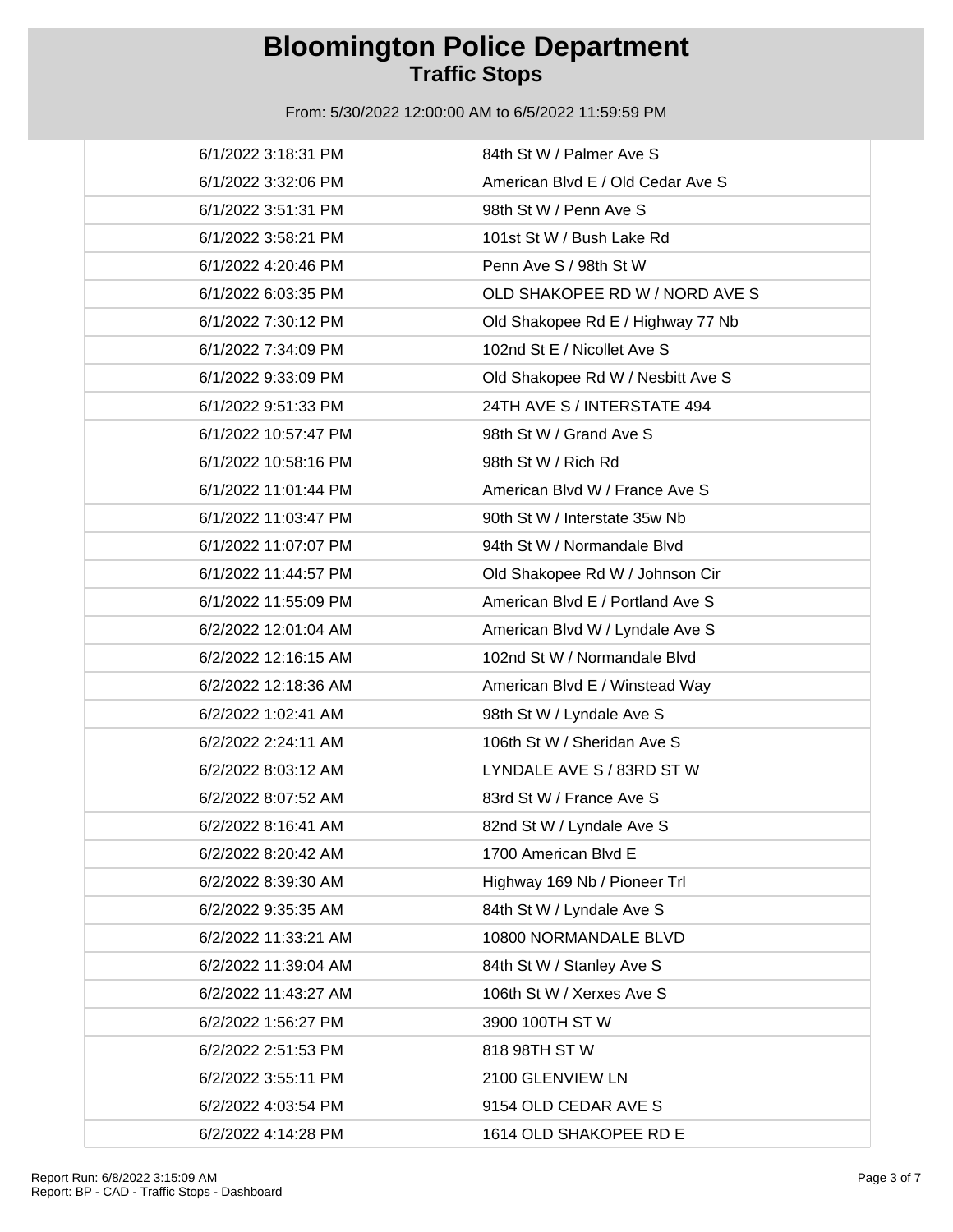| 6/2/2022 4:24:05 PM  | 9100 SPRINGSIDE LN               |
|----------------------|----------------------------------|
| 6/2/2022 4:32:40 PM  | American Blvd W / Knox Ave S     |
| 6/2/2022 4:57:34 PM  | 87TH ST E / OLD SHAKOPEE RD E    |
| 6/2/2022 5:53:02 PM  | 105th St W / Nesbitt Ave S       |
| 6/2/2022 6:44:07 PM  | 8100 24th Ave S                  |
| 6/2/2022 7:42:53 PM  | 91ST ST E / NICOLLET AVE S       |
| 6/2/2022 7:56:54 PM  | 24th Ave S / Killebrew Dr        |
| 6/2/2022 8:47:45 PM  | 10740 NORMANDALE BLVD            |
| 6/2/2022 8:49:00 PM  | 94th St W / Bryant Ave S         |
| 6/2/2022 10:05:00 PM | 104th St W / Lyndale Ave S       |
| 6/2/2022 10:17:21 PM | 82nd St W / Lyndale Ave S        |
| 6/2/2022 10:22:15 PM | 98th St W / Queen Rd             |
| 6/2/2022 10:25:34 PM | 83rd St W / James Ave S          |
| 6/2/2022 10:34:23 PM | PENN AVE S / 96TH ST W           |
| 6/2/2022 10:36:58 PM | American Blvd E / Portland Ave S |
| 6/2/2022 11:05:29 PM | 98th St W / Pleasant Ave S       |
| 6/2/2022 11:24:29 PM | 90th St E / Oakland Ave S        |
| 6/2/2022 11:31:58 PM | Old Shakopee Rd W / Logan Ave S  |
| 6/3/2022 2:06:21 AM  | 9700-b Nesbitt Ave S             |
| 6/3/2022 3:55:10 AM  | PORTLAND AVE S / AMERICAN BLVD E |
| 6/3/2022 9:16:57 AM  | 82nd St W / Penn Ave S           |
| 6/3/2022 10:44:29 AM | Beard Ave S / Old Shakopee Rd W  |
| 6/3/2022 11:43:12 AM | 10520 France Ave S               |
| 6/3/2022 1:42:09 PM  | 84th St W / France Ave S         |
| 6/3/2022 1:50:55 PM  | 1551 106TH ST W                  |
| 6/3/2022 2:08:51 PM  | American Blvd E / 5th Ave S      |
| 6/3/2022 2:17:35 PM  | 97th St W / Vincent Ave S        |
| 6/3/2022 2:33:15 PM  | Lindau Ln / Moa Gate 4           |
| 6/3/2022 3:06:30 PM  | 98th St W / Morgan Ave S         |
| 6/3/2022 4:01:19 PM  | 629 98TH ST W                    |
| 6/3/2022 4:16:43 PM  | Killebrew Dr / Moa Gate 2        |
| 6/3/2022 4:22:54 PM  | American Blvd W / Bryant Ave S   |
| 6/3/2022 4:33:06 PM  | Killebrew Dr / Moa Gate 2        |
| 6/3/2022 4:49:26 PM  | American Blvd E / 24th Ave S     |
| 6/3/2022 7:59:34 PM  | 94th St E / Nicollet Ave S       |
| 6/3/2022 8:22:24 PM  | 89th St W / Penn Ave S           |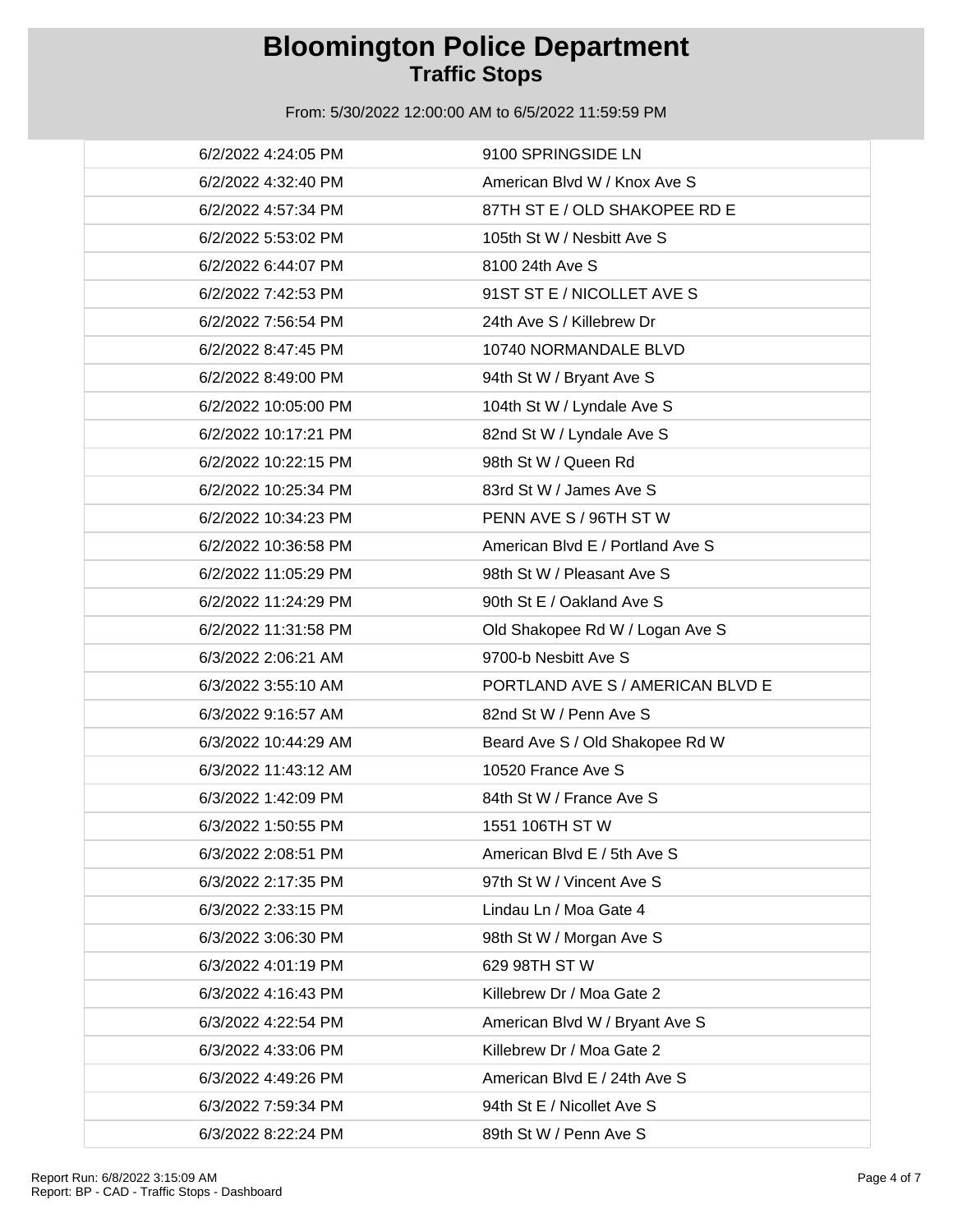| 6/3/2022 8:23:22 PM  | 7815 NICOLLET AVE S                    |
|----------------------|----------------------------------------|
| 6/3/2022 8:26:34 PM  | Old Shakopee Rd W / Morris Ave S       |
| 6/3/2022 8:36:03 PM  | Chicago Ave S / 80th St E              |
| 6/3/2022 9:44:40 PM  | <b>INTERSTATE 494 / LYNDALE AVE S</b>  |
| 6/3/2022 10:53:15 PM | Interstate 35w Sb / Ramp 98w To 35w Sb |
| 6/3/2022 10:56:01 PM | 9014 LYNDALE AVE S                     |
| 6/3/2022 11:07:23 PM | Penn Ave S / Queen Ave S               |
| 6/3/2022 11:31:20 PM | 9300 James Ave S                       |
| 6/3/2022 11:53:12 PM | Old Shakopee Rd E / Highway 77 Nb      |
| 6/4/2022 12:24:03 AM | 98th St E / Nicollet Ave S             |
| 6/4/2022 12:28:36 AM | Interstate 35w Nb / Ramp 98w To 35w Nb |
| 6/4/2022 12:34:41 AM | 94th St W / Briar Ln                   |
| 6/4/2022 12:46:25 AM | 84th St W / Lyndale Ave S              |
| 6/4/2022 1:24:51 AM  | 5200 102ND ST W                        |
| 6/4/2022 1:39:29 AM  | Old Shakopee Rd W / Normandale Blvd    |
| 6/4/2022 1:46:07 AM  | 84th St W / Normandale Blvd            |
| 6/4/2022 3:00:20 AM  | Killebrew Dr / Moa Gate 2              |
| 6/4/2022 3:00:52 AM  | 98th St W / Penn Ave S                 |
| 6/4/2022 3:26:48 AM  | Interstate 494 Eb / Portland Ave S     |
| 6/4/2022 3:34:53 AM  | 98th St W / Dupont Ave S               |
| 6/4/2022 4:16:43 AM  | 50 98th St W                           |
| 6/4/2022 5:39:15 AM  | 82nd St E / Nicollet Ave S             |
| 6/4/2022 5:45:25 AM  | 7839 Portland Ave S                    |
| 6/4/2022 5:50:18 AM  | 78th St E / 12th Ave S                 |
| 6/4/2022 1:49:13 PM  | 8920 Penn Ave S                        |
| 6/4/2022 3:13:43 PM  | <b>IVY LN / PENN AVE S</b>             |
| 6/4/2022 4:06:15 PM  | Old Shakopee Rd W / France Ave S       |
| 6/4/2022 4:48:49 PM  | Portland Ave S / American Blvd E       |
| 6/4/2022 6:10:09 PM  | 78th St E / 12th Ave S                 |
| 6/4/2022 6:54:12 PM  | 98TH ST E / OLD SHAKOPEE RD E          |
| 6/4/2022 7:31:23 PM  | 96th St W / Lyndale Ave S              |
| 6/4/2022 7:43:11 PM  | AMERICAN BLVD E / 12TH AVE S           |
| 6/4/2022 7:44:37 PM  | 84th St W / France Ave S               |
| 6/4/2022 8:00:01 PM  | Old Shakopee Rd W / Brunswick Rd       |
| 6/4/2022 8:03:46 PM  | 82nd St W / Lyndale Ave S              |
| 6/4/2022 8:04:22 PM  | American Blvd W / Lyndale Ave S        |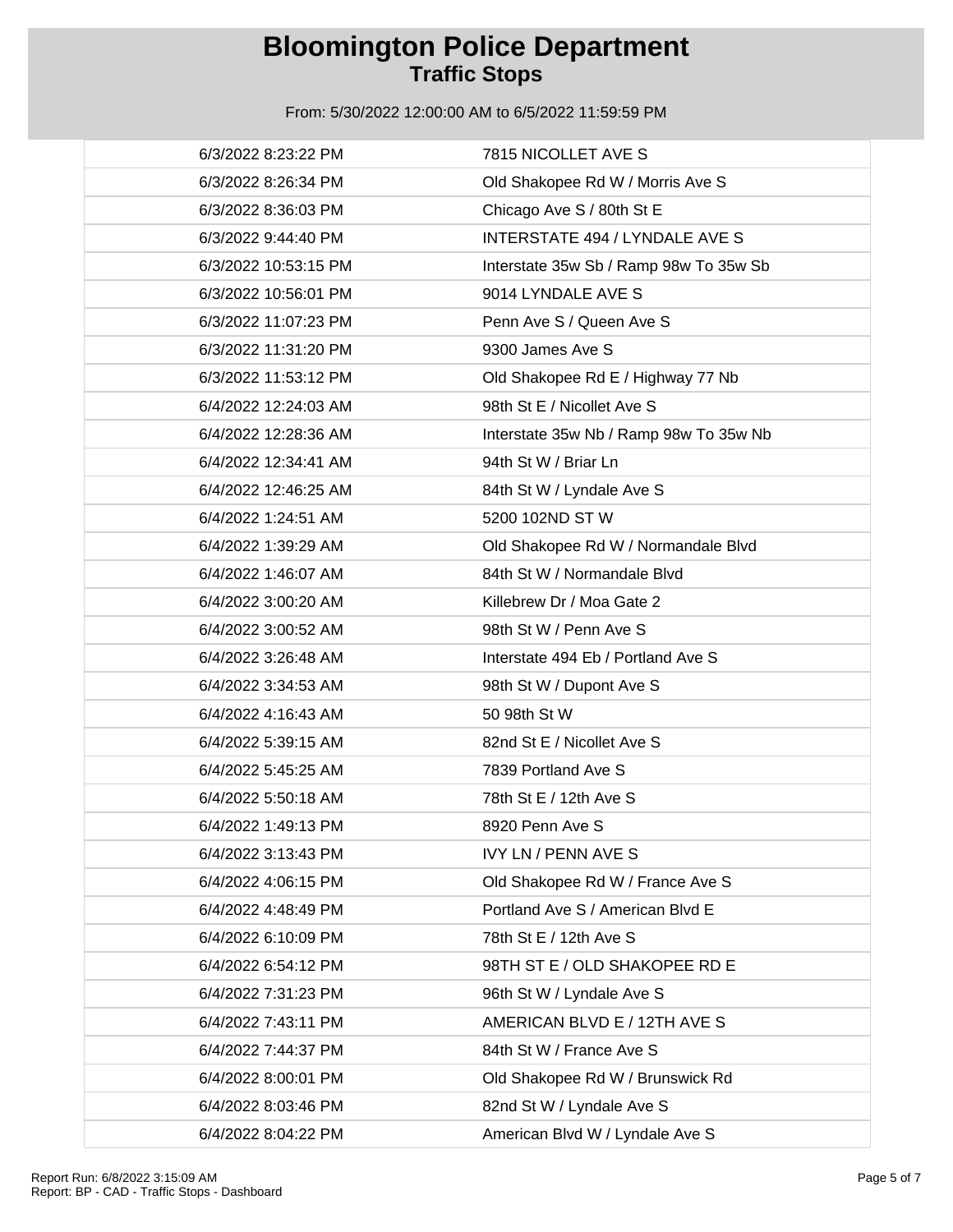| 6/4/2022 8:17:26 PM  | 86th St W / Lyndale Ave S                |
|----------------------|------------------------------------------|
| 6/4/2022 8:27:52 PM  | 78th St E / 12th Ave S                   |
| 6/4/2022 8:30:10 PM  | 9010 LYNDALE AVE S                       |
| 6/4/2022 8:38:31 PM  | LINDAU LN / MOA GATE 3                   |
| 6/4/2022 8:45:08 PM  | 4001 89TH ST W                           |
| 6/4/2022 9:16:21 PM  | American Blvd E / Bloomington Ave S      |
| 6/4/2022 9:26:33 PM  | American Blvd E / Chicago Ave S          |
| 6/4/2022 9:29:05 PM  | American Blvd W / Southtown Dr           |
| 6/4/2022 9:36:02 PM  | 13th Ave S / 82nd St E                   |
| 6/4/2022 9:42:59 PM  | Old Shakopee Rd W / France Ave S         |
| 6/4/2022 10:12:21 PM | 81st St W / Penn Ave S                   |
| 6/4/2022 10:12:50 PM | France Ave S / Shepherd Hills Dr         |
| 6/4/2022 10:18:57 PM | 30TH AVE S / AMERICAN BLVD E             |
| 6/4/2022 10:23:46 PM | Lindau Ln / 26th Ave S                   |
| 6/4/2022 10:32:53 PM | Penn Ave S / Dixon Dr                    |
| 6/4/2022 10:37:42 PM | 80th St E / 12th Ave S                   |
| 6/4/2022 10:38:28 PM | Old Shakopee Rd E / Old Cedar Ave S      |
| 6/4/2022 10:43:36 PM | France Ave S / Shepherd Hills Dr         |
| 6/4/2022 11:20:00 PM | American Blvd E / Portland Ave S         |
| 6/4/2022 11:28:46 PM | 76th St E / Portland Ave S               |
| 6/4/2022 11:30:52 PM | 801 78th St E                            |
| 6/4/2022 11:41:10 PM | 8401 Lyndale Ave S                       |
| 6/4/2022 11:46:02 PM | 86th St W / Garfield Cir                 |
| 6/4/2022 11:52:36 PM | Old Shakopee Rd W / Bloomington Ferry Rd |
| 6/5/2022 12:02:04 AM | 94th St W / Normandale Blvd              |
| 6/5/2022 12:09:05 AM | 1900 86th St E                           |
| 6/5/2022 12:19:40 AM | AMERICAN BLVD W / TOWNDALE DR            |
| 6/5/2022 12:34:52 AM | 90th St E / Portland Ave S               |
| 6/5/2022 12:35:32 AM | 102nd St E / Nicollet Ave S              |
| 6/5/2022 12:41:34 AM | 90th St W / Pillsbury Ave S              |
| 6/5/2022 12:44:34 AM | Old Shakopee Rd W / France Ave S         |
| 6/5/2022 12:46:00 AM | 98th St W / Lyndale Ave S                |
| 6/5/2022 12:51:02 AM | 9529 Lyndale Ave S                       |
| 6/5/2022 1:16:11 AM  | INTERSTATE 494 WB / EAST BUSH LAKE RD    |
| 6/5/2022 1:21:03 AM  | 102nd St W / Normandale Blvd             |
| 6/5/2022 2:03:55 AM  | 1900 86th St E                           |